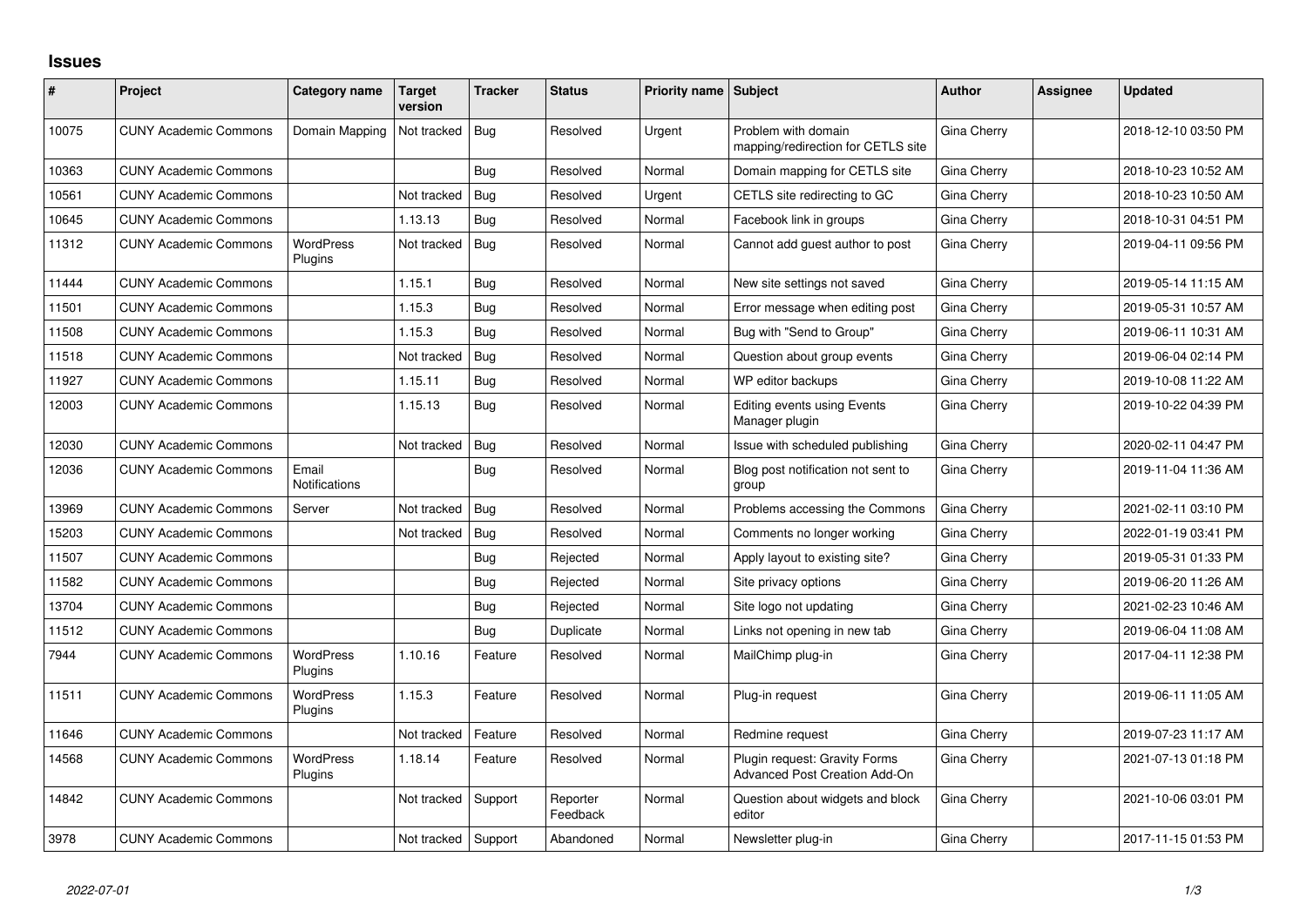| ∦     | Project                      | <b>Category name</b>          | <b>Target</b><br>version | <b>Tracker</b> | <b>Status</b> | <b>Priority name   Subject</b> |                                                                              | <b>Author</b>      | Assignee              | <b>Updated</b>      |
|-------|------------------------------|-------------------------------|--------------------------|----------------|---------------|--------------------------------|------------------------------------------------------------------------------|--------------------|-----------------------|---------------------|
| 39    | <b>CUNY Academic Commons</b> | <b>BuddyPress</b><br>(misc)   |                          | <b>Bug</b>     | Resolved      | High                           | Email notifications for group I had<br>not joined                            | Gina Cherry        | Boone<br>Gorges       | 2009-10-19 03:49 PM |
| 40    | <b>CUNY Academic Commons</b> | <b>BuddyPress</b><br>(misc)   |                          | <b>Bug</b>     | Resolved      | Normal                         | Notification won't go away                                                   | Gina Cherry        | Boone<br>Gorges       | 2009-10-19 03:49 PM |
| 4850  | <b>CUNY Academic Commons</b> | <b>WordPress</b><br>Plugins   | 1.8.16                   | <b>Bug</b>     | Resolved      | Immediate                      | ACERT site is down                                                           | Gina Cherry        | Boone<br>Gorges       | 2015-11-05 12:45 PM |
| 9570  | <b>CUNY Academic Commons</b> | WordPress<br>Plugins          | 1.12.13                  | Bug            | Resolved      | Normal                         | Guest authors in Co-Authors Plus<br>plug-in not working                      | Gina Cherry        | Boone<br>Gorges       | 2018-05-01 06:10 PM |
| 15094 | <b>CUNY Academic Commons</b> | Group Invitations             | 2.0.0                    | Bug            | Resolved      | Normal                         | Group admins added to site as<br>authors, not admins                         | Gina Cherry        | Boone<br>Gorges       | 2022-05-26 11:36 AM |
| 3669  | <b>CUNY Academic Commons</b> | <b>WordPress</b><br>Plugins   | 1.7.4                    | Feature        | Resolved      | Normal                         | Plug-in request: Collapse-o-matic                                            | Gina Cherry        | Boone<br>Gorges       | 2014-11-21 11:14 AM |
| 3976  | <b>CUNY Academic Commons</b> | Email<br>Notifications        | 1.7.18                   | Feature        | Resolved      | Normal                         | Emails to blog subscribers should<br>be sent in HTML                         | Gina Cherry        | Boone<br>Gorges       | 2015-04-12 02:18 PM |
| 3998  | <b>CUNY Academic Commons</b> | <b>WordPress</b><br>Plugins   | 1.7.19                   | Feature        | Resolved      | Normal                         | Voicethread plugin                                                           | Gina Cherry        | Boone<br>Gorges       | 2015-04-21 02:35 PM |
| 4751  | <b>CUNY Academic Commons</b> | <b>WordPress</b><br>Themes    | 1.8.13                   | Feature        | Resolved      | Normal                         | Request for two plug-ins                                                     | Gina Cherry        | Boone<br>Gorges       | 2015-10-13 09:29 AM |
| 8389  | <b>CUNY Academic Commons</b> | <b>WordPress</b><br>Plugins   | 1.11.6                   | Feature        | Resolved      | Normal                         | Gravity Forms + Custom Post Types<br>plug-in                                 | <b>Gina Cherry</b> | Boone<br>Gorges       | 2017-07-06 08:09 PM |
| 10847 | <b>CUNY Academic Commons</b> | Blogs<br>(BuddyPress)         | 1.15                     | Feature        | Resolved      | Normal                         | Select which blog posts are sent to<br>group                                 | Gina Cherry        | Boone<br>Gorges       | 2019-04-23 03:54 PM |
| 11451 | <b>CUNY Academic Commons</b> | Group Blogs                   | 1.16                     | Feature        | Resolved      | Normal                         | 'Send to group' checkbox should<br>remain unchecked for saved draft<br>posts | Gina Cherry        | Boone<br>Gorges       | 2019-12-04 10:51 AM |
| 3983  | <b>CUNY Academic Commons</b> | <b>WordPress</b><br>Plugins   | Not tracked              | Support        | Resolved      | Normal                         | Bug in list category posts plugin                                            | Gina Cherry        | Boone<br>Gorges       | 2015-05-11 11:58 AM |
| 3892  | <b>CUNY Academic Commons</b> | <b>WordPress</b><br>(misc)    | Future<br>release        | Bug            | Resolved      | High                           | The given object ID is not that of a<br>menu item.                           | Gina Cherry        | Gina Cherry           | 2016-06-21 04:49 PM |
| 11545 | <b>CUNY Academic Commons</b> | <b>WordPress</b><br>Plugins   | Not tracked              | Support        | <b>New</b>    | Normal                         | <b>Twitter searches in WordPress</b>                                         | Gina Cherry        | Matt Gold             | 2019-09-23 01:03 PM |
| 10800 | <b>CUNY Academic Commons</b> | Email<br><b>Notifications</b> | 1.14.3                   | <b>Bug</b>     | Resolved      | Normal                         | Duplicate email notifications on blog<br>comments                            | Gina Cherry        | Raymond<br><b>Hoh</b> | 2019-02-13 06:05 PM |
| 11160 | <b>CUNY Academic Commons</b> | Email<br><b>Notifications</b> | 1.14.8                   | Bug            | Resolved      | Normal                         | Return of duplicate email<br>notifactions for blog comments                  | Gina Cherry        | Raymond<br><b>Hoh</b> | 2019-02-27 12:33 AM |
| 11313 | <b>CUNY Academic Commons</b> | Spam/Spam<br>Prevention       | 1.17.7                   | Bug            | Resolved      | High                           | Overly aggressive spam filters                                               | Gina Cherry        | Raymond<br>Hoh        | 2020-11-05 04:30 PM |
| 11398 | <b>CUNY Academic Commons</b> | Email<br>Notifications        | 1.15                     | Bug            | Resolved      | Normal                         | Blog post notification emails are not<br>formatted                           | Gina Cherry        | Raymond<br>Hoh        | 2019-05-07 03:22 PM |